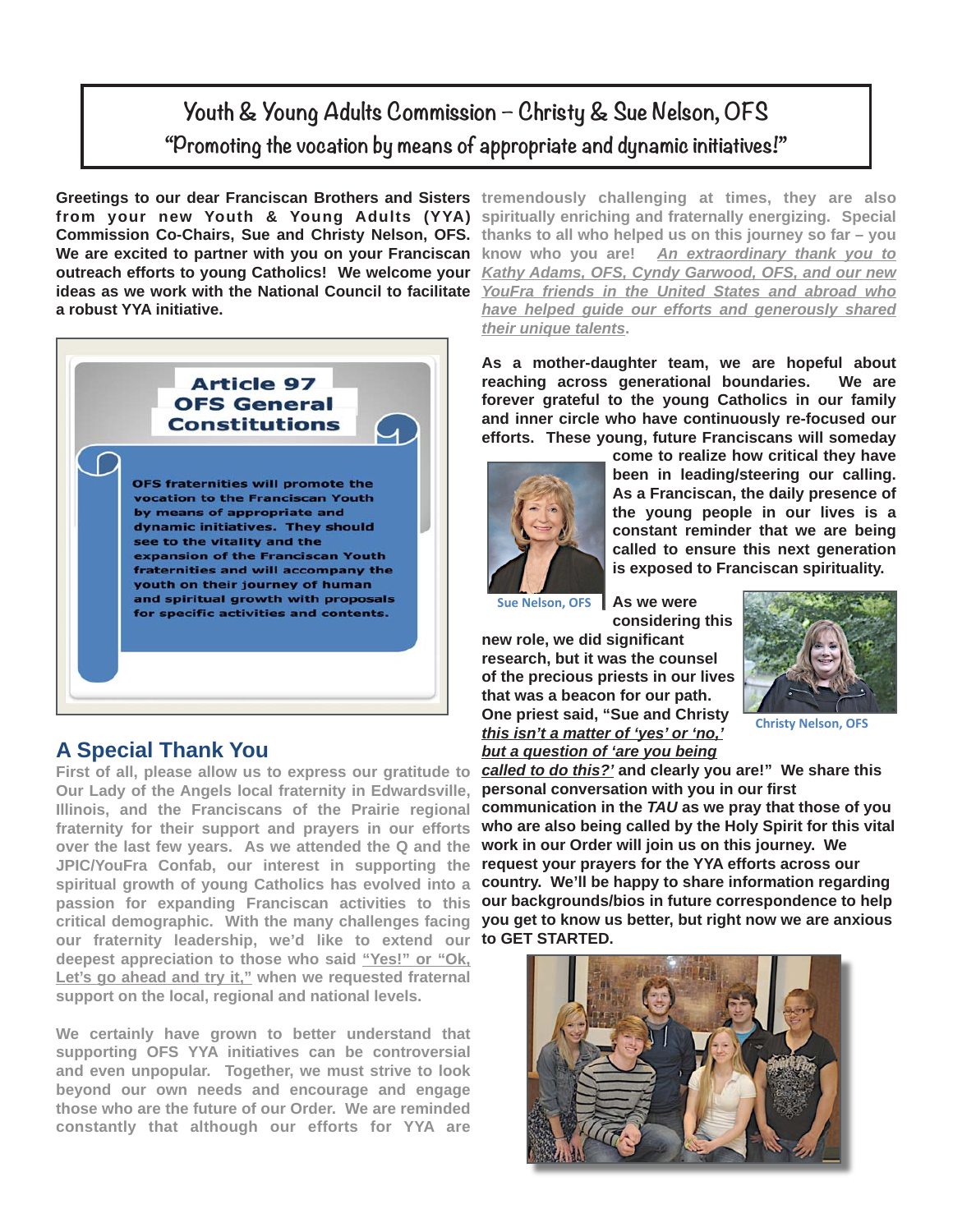

## **YYA (Youth & Young Adults) Activities!**

**Partner with young Catholics to collect Hoodies before & after masses and distribute to local charity** 

**Invite young Catholics to the Children's Hospital ward with Franciscans and wear costumes to entertain young patients (conducted by one fraternity and ranked as one of their most fun events!).**

**Invite young Catholics to help prepare the local fraternity's baskets for the needy for Thanksgiving** 

**Provide a one-day event on Franciscan spirituality for young Catholics including guest speakers and** 



**thought-enriching activities**

**Partner with local catholic schools to distribute books on St Francis to all 4th graders and include a sticker inside the cover with fraternity c o n t a c t i n f o** 

**(suggested and sponsored by an OFS Candidate and repeated by other fraternities)**



**a young Catholic to a h o l i d a y d i n n e r . Franciscans provide and**  serve a special meal **followed by prayer and fun activities**

**Two Franciscans gather with two young Catholics for coffee and discuss a chapter of Francis of Assisi, by Thaddee Matura, OFS. "To be understood, we must first strive to understand." Begin by asking for their observations and questions – it's about them!**

**Have young Catholics volunteer their time with Franciscans to help with the Special Olympics**